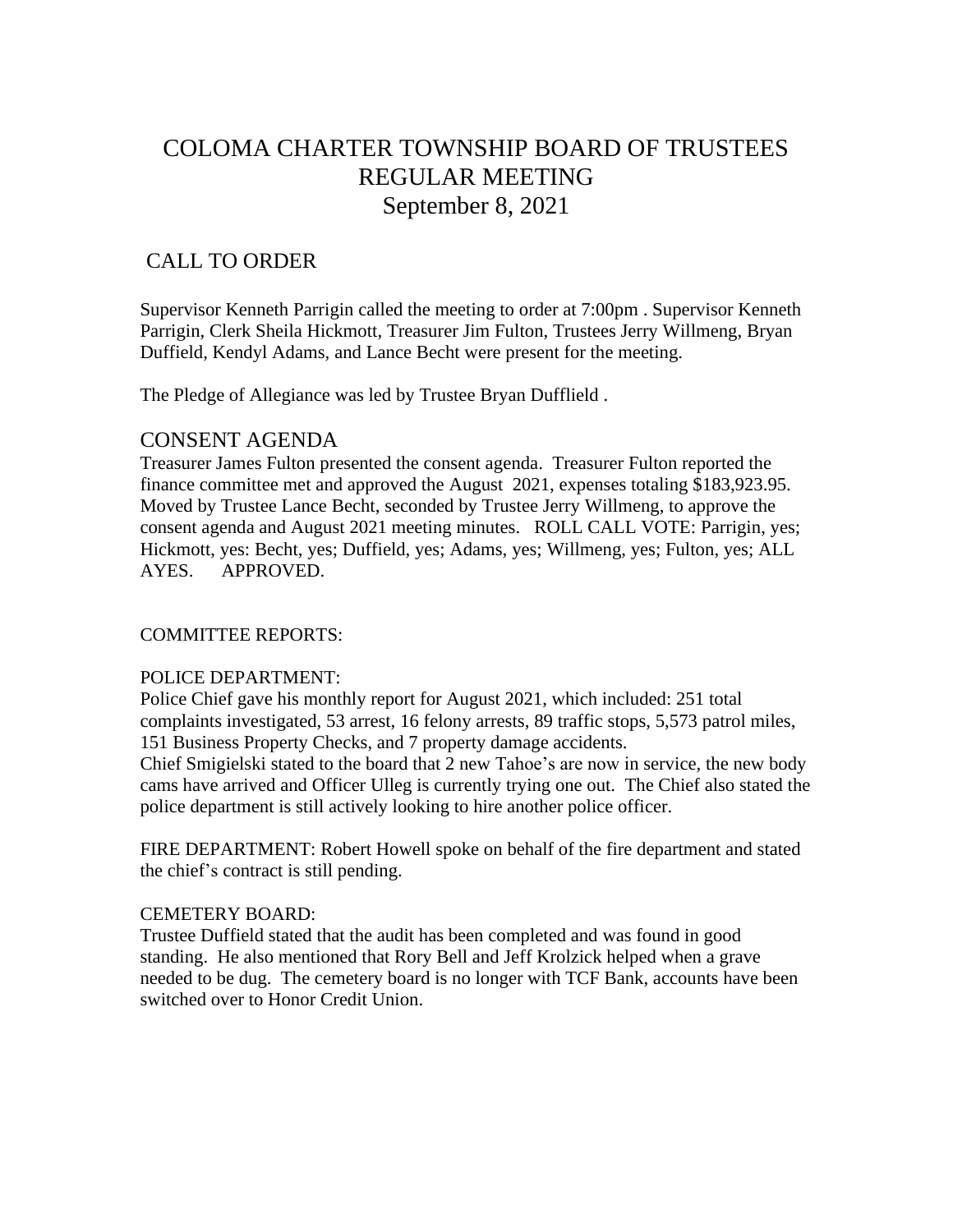Coloma Charter Township board of Trustees September 8, 2021 Page 2

Committee Reports Continued:

#### PARKS & RECREATION:

Tony Bertuca stated that all the signs for Watervliet in regards to the river were given to Watervliet to be put in.

#### WATER ADVISORY COMMITTEE:

Robert Howell stated the Whole Sale Agreement was submitted to the City on July 2, 2021. City of Coloma has hired Whitman and currently the Township is waiting for a response from the city.

Motion was made to approve payment in the amount of \$999.75 for the Paw Paw Lake Improvement Districts (SAPAC INVOICE-FAHEY-9-2-21 invoice # 60886 Moved by Trustee Bryan Duffield seconded by Treasurer Jim Fulton. ROLL CALL VOTE: Hickmott, yes; Becht, yes; Duffield, yes; Adams, yes; Willmeng, yes; Fulton, yes; Parrigin, yes. ALL AYES APPROVED.

#### UNFINISHED BUSINESS

Robert Howell gave an update on the Coloma Mobile Home Park site plan. 64 have been approved they are wanting to add an extra 11 sites. Alan Smaka is putting a cost together to add the extra sites. Treasurer Jim Fulton stated one site should be removed due to right-of-way.

#### NEW BUSINESS:

Marijuana Ordinance, Supervisor Ken Parrigin appointed Trustee Bryan Duffield, Trustee Lance Becht, and Trustee Kendyl Adams to further look into the possibility of changing the Township stance on Marijuana.